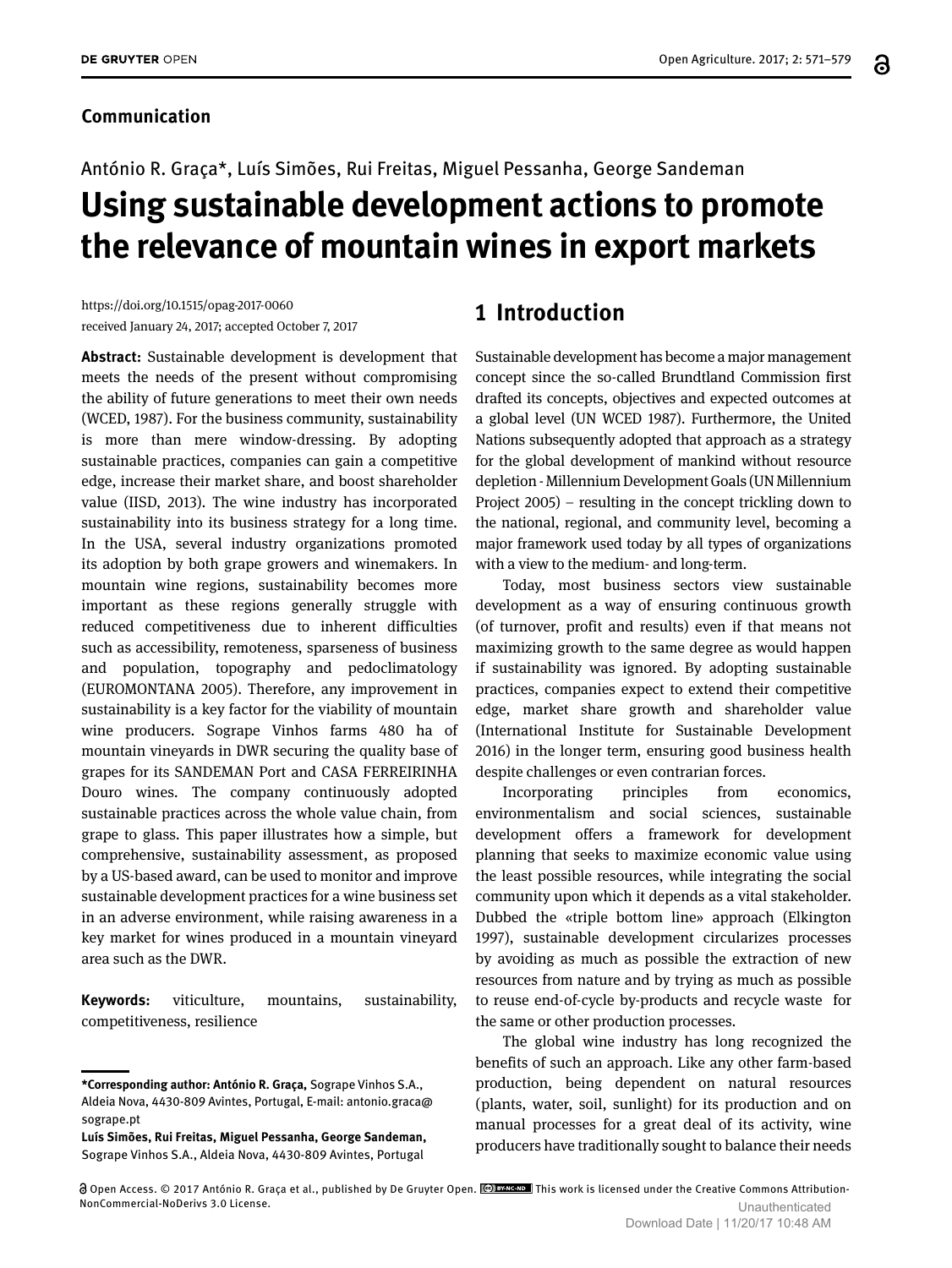with the conservation of the natural environment that surrounds them and the communities that provide them with much needed skilled labor. Nevertheless, the post-WWII drive for efficiency and continuous growth at any cost also extended to this industry. Intensive production was achieved by increasing the usage of fertilizers and machinery, selecting high-yielding genotypes of grapevines, using phytochemicals to wipe out competing weeds, destructive pests and diseases, allocating water to increase production value, etc. By the 1970's, the same imbalances observed in other crops began to be visible in many winegrowing areas: soil depletion and compaction, genetic erosion, biodiversity loss, emergence of resistant and more virulent pests, decrease in water availability and quality translating into a loss of economic resilience after just a few decades (Carson 1962). Some groups advocating a more environmentally-friendly viticulture started to propose a different approach (organic or biologic farming) (Willer and Zanoli 2000) but, because they were too focused on countering the damage done by the uncontrolled economic exploitation of resources, they more often than not advocated radical environmental approaches that lacked economic viability. Resistance against this environment-centered approach soon grew among grape growers and wine producers, making organic viticulture something of a niche (Iselborn et al. 2016). More recently, however, novel approaches providing a balance between economic viability and environmental protection have been deployed and are gaining strong political support (Mariani and Vastola 2015). These approaches (Integrated Pest Management - IPM, Integrated Production – IP, proposed by the International Organization for Biological Control) furthermore complement their proposal with overarching social principles (training and education, worker safety and hygiene, etc.) that make the work force an essential part of its application (Boller and Malavolta 1999). In the USA, famous for its long-lasting debate between climate-change whistleblowers and deniers (Farrell 2016), several industry-based organizations have been promoting the adoption of sustainable practices by both grape growers and winemakers (California Sustainable Winegrowing Alliance in 2004; Robert Mondavi Institute in 2012) for over 10 years. Once farmers obtained funding to support the initial adoption of this approach, the same practices became the wine industry's main starting point for sustainable development. This resulted in certification schemes being introduced in most wine producing countries, effectively allowing producers to evaluate and improve their sustainability.

Among wine regions, those set in mountainous territories arguably offer the most challenging environments for wine production. Because these regions provide reduced profitability and competitiveness due to inherent difficulties such as accessibility, remoteness, sparseness of business and population, topography and pedoclimatology (EUROMONTANA 2005), producers must deal with higher costs of production and lower yields per surface unit, both factors putting pressure on business margins (Tudisca S. 2011). Yet, some mountainous wine regions provide some of the most characteristic and highquality wines in the world (Rheingau, Wachau, Valle d'Aosta, Priorat, Bierzo, Douro, Madeira, Tupungato), and have an important consumer base driving wine sales at the global scale (Rebelo J. 2013). Producers set in these regions, therefore have to navigate a delicate balance between sales, price points and production costs, often having to deal with severe blows to their profitability from new or increased production challenges (like climate change) or market volatilities (like changing consumer trends) (Cots-Folch et al. 2006; Rebelo and Muhr 2012).

In the Douro Wine Region (DWR), two wine appellations co-exist: Port, which is wine made by adding alcoholic spirit to fermenting grape must, and Douro, which is regular white or red wine. The style and taste of these wines depends on the natural conditions of the mountainous territory where vineyards are cultivated and grapes grown: a rugged relief along the Douro river valley, with deep gorges and narrow valley bends, very steep inclines and a hard, shallow, schist soil baking under unforgiving summer temperatures. Yields are traditionally low and growers have learned to tackle both abiotic and biotic challenges the best way possible using available resources. The Port wine appellation is the oldest in the world, having been created in 1756 to ensure economic stability for businesses and farmers. The fact that a thriving export business ( $\epsilon$ 361 million in 2016 - (IVDP 2017)) still exists there after more than 250 years, testifies to the sustainability of wine production in this region, despite the challenges it has faced during the centuries: remoteness, sparse population, distance to export markets, exotic pests and diseases, variety adaptation, etc. More recently, the region also succumbed to the drive for higher production efficiency, trialling and adopting a range of farming innovations that promised to increase margins: fertilizers, phytochemicals, irrigation, plantation of single variety and single-genotype vineyard blocks, mechanization, etc. However, it soon became clear that the imbalances which occured with most of these techniques posed severe threats to the economics of a region used to considering and planning for the long-term.

In 1982, a group of leading wine producers invested in creating an association with the goal of investigating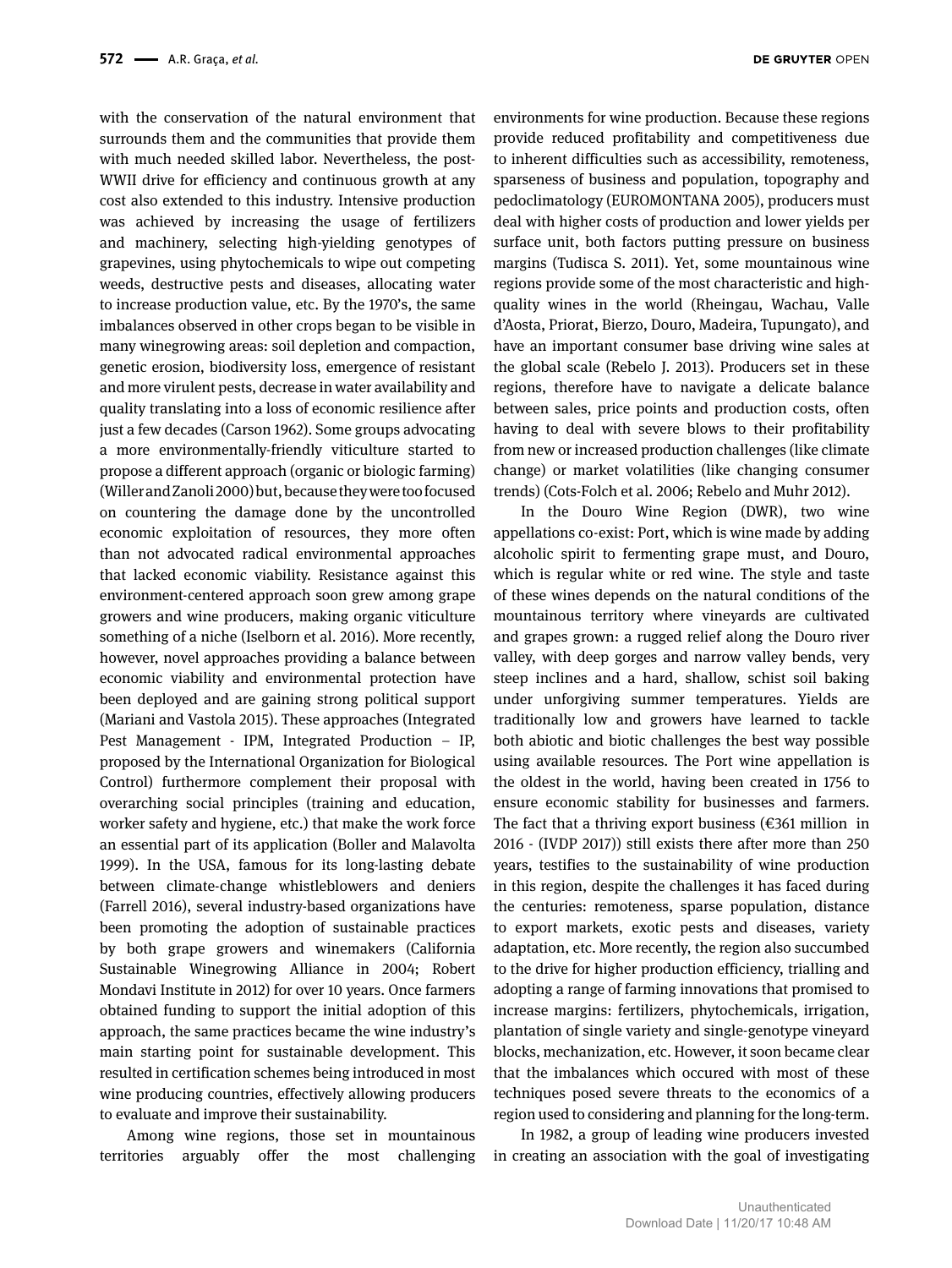the best technical options that offered sustainable advantages (ADVID – Associação para o Desenvolvimento da Viticultura Duriense). This association has been a major driving force for the adoption of IPM, IP and organic farming strategies in the region. It has developed pioneering work in water allocation management (Pôças et al. 2015), biocontrol of pests, the use of natural diversity in support of landscape management and the reduction of chemical inputs in vineyards (Carlos et al. 2013). Yet, its most relevant contribution has been continuous training and education for all actors in the region (workers, farmers, viticulturists, winemakers, enologists, managers), which has effectively maintained the region at the technical forefront of wine production. The DWR was the first wine region in Portugal (and one of the first in the world) to have a detailed  $1 \text{ km}^2$  resolution map for climate change forecasts until 2080 (Jones 2012).

Sogrape Vinhos is the leader of the Portuguese wine sector, producing wine, among other regions, in the DWR, where it farms 450 ha of prime mountain vineyards. Grapes coming from those vineyards are used in the production of two of its most emblematic wine labels: SANDEMAN Port and CASA FERREIRINHA Douro wines. Concerned with the continued challenges that production faces in DWR, it is one of the most committed supporters of ADVID and has been one of the earliest adopters of most innovations proposed by the association. Integrated Production practices are deployed and certified in its entire vineyard area, and other sustainability practices have been included in its practice for several years, from vineyard management, through to wine production and all the way to end-of-life activities in the market.

In 2015, these practices were recognized by the only international award for sustainability in the wine business in the world: the International Award of Excellence in Sustainable Winegrowing of the Botanical Research Institute of Texas (BRIT). Both SANDEMAN and CASA FERREIRINHA wines, produced on the rugged mountain slopes of the DWR, were awarded gold medals for the sustainability practices employed in their production and for the quality of the final wines. The criteria for the award include innovative, sustainable practices and the applicant's impacts on air, water, and land in winegrowing and winemaking, as well as socially responsible business practices. BRIT evaluates applicants using a "place-based" evaluation system to determine the ranking of awardees.

Being based in Texas, USA, BRIT offers an important accolade, boosting visibility of its awardees in what is today one of the most important wine markets in the world. In fact, the USA are the largest importer of packaged wines in the world, garnering an import value of

more than US\$4 billion in 2015 and a Compound Annual Growth Rate (CAGR) of approximately 4% between 2010 and 2015 (Unione Italiana Vini 2016). Additionally, the USA have recently overtaken France as the country with the highest total consumption of wine, becoming world leader with 31 million hectoliters consumed in 2015 (OIV 2016). Representing less than 10 L per inhabitant, there is still much room for growth of consumption in this country, making it arguably one of the most promising markets for wine in the years to come.

In the USA, it has been demonstrated that consumers' intentions to purchase wine are affected by their trust in the business and its product (Bonn et al. 2015). US-based awards, such as the one used in this work, may build trust in US consumers for wines produced outside the USA.

In this paper, we focus on the sustainability practices that were presented in the award application, and discuss the importance of communicating sustainability practices for improving awareness, relevance and profitability of challenging viticulture environments, such as mountain wine regions, for key wine markets such as the USA. This case-study should provide insights for other businesses set in similarly challenging environments to use information and communication on their actions to overcome hurdles as key selling points that have potential to improve their bottom line.

## **2 Material and methods**

Criteria-based self-assessment has been shown to promote achievement when it is used as a formative assessment applied to work in progress (Andrade and Valtcheva 2009). The BRIT award rules of participation take a controlled approach to self-assessment in a «trust but verify» basis (Acharyia 2016) as it asks the applicant to submit their self-assessment for several sustainability criteria, supported by documented objective evidence and, eventually, assessing market success by judging the quality of the wine resulting from sustainable production.

The target of the assessment were two wines with vertical production inside the company in the DWR. These two wines applied to BRIT for award recognition. In this way, 18 high-level self-assessment questions focused on the three tenets of sustainability: environmental, social, and economic aspects, addressed by a multidisciplinary in-house team including elements from viticulture, quality and environment, enology, sales and marketing and human resources departments. The team was supervised by two senior management officers. In total, 10 people of the company's organization were involved in this team.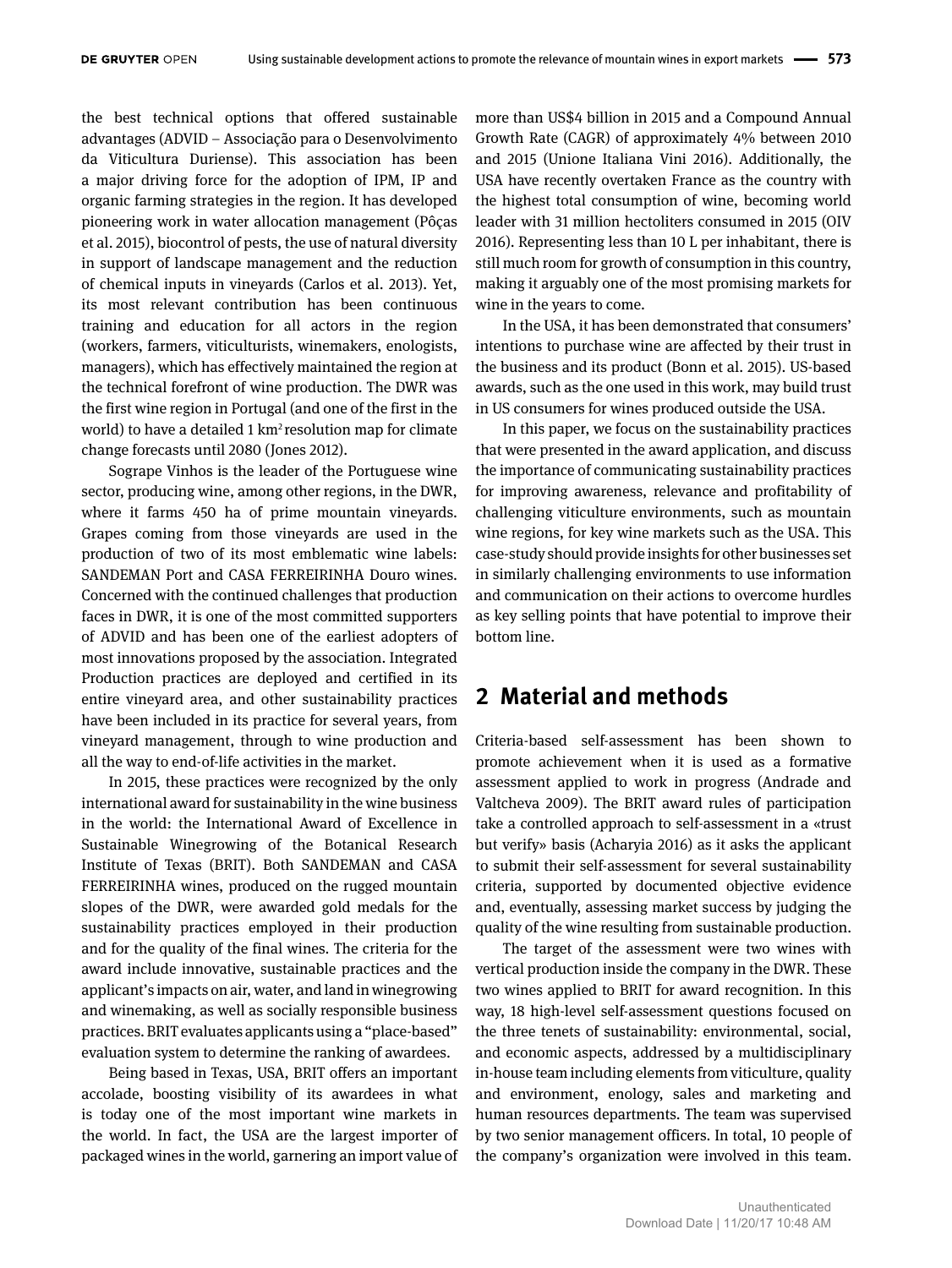The 18 questions were grouped as follows:

Environmentally Sound Sustainability in Viticulture (Winegrowing):

- 1. Seed Selection, Preservation, Diversity
- 2. Agricultural Protocols for Water Savings
- 3. Agricultural Protocols for Soil Conservation
- 4. Agricultural Protocols for Energy Savings
- 5. Agricultural Protocols for Integrated Pest Management (IPM)

Environmentally Sound Sustainability in Viniculture (Winemaking):

- 6. Winemaking Protocols for Water Savings
- 7. Winemaking Protocols for Soil Conservation
- 8. Winemaking Protocols for Energy Savings
- 9. Winemaking and Facility Protocols for Integrated Pest Management (IPM)
- 10. Packaging Protocols for Waste Reduction
- 11. Program for Reducing Carbon Emissions (CO2e)

Ecopreneural Programs / Social Responsibility:

- 12. Sustainable Customer Service Practices
- 13. Plan for Continual Improvement
- 14. Corporate Social Responsibility Program
- 15. Green Facility Programs and/or Certifications other

than Winemaking

- 16. Closing the Loop Programs, Including Post-Consumer Take-Back Programs
- 17. Support of Research and Education to Enhance Your Community's Environment
- 18. Leadership in Communication of Sustainable Best Practices

All 18 questions were evaluated in a scale of 0 (no procedure in place) to 10 (demonstrated sustainability best practices in place). Evaluation was conducted in January 2016 considering procedures in place until the year of 2015 and documented results obtained from measured indicators.

For each question, a self-evaluation was conducted by one team element, typically the one whose function addressed the area of the question. The team would then discuss and agree on the final evaluation score taking into consideration the industry's best practices, reference values and indicators and the perception of improvement room.

## **3 Results and Discussion**

Table 1 displays the summary self-evaluation score for each question, the average obtained for each of the three areas and the final overall score.

**Table 1:** Evaluation of scores for each analyzed criteria and average values for their respective areas. Scale of 0 (no procedure in place) to 10 (demonstrated sustainability best practices in place). Final score is the average of all values

| Question n.                                                       | <b>Subject</b>                                                         | Score (out of 10) |
|-------------------------------------------------------------------|------------------------------------------------------------------------|-------------------|
| Environmentally Sound Sustainability in Viticulture (Winegrowing) |                                                                        | 8.6               |
| 1                                                                 | Seed Selection, Preservation, Diversity                                | 10                |
| $\overline{2}$                                                    | <b>Agricultural Protocols for Water Savings</b>                        | 10                |
| 3                                                                 | <b>Agricultural Protocols for Soil Conservation</b>                    | 8                 |
| 4                                                                 | <b>Agricultural Protocols for Energy Savings</b>                       | 5.                |
| 5                                                                 | Agricultural Protocols for Integrated Pest Management (IPM)            | 10                |
| Environmentally Sound Sustainability in Viniculture (Winemaking)  |                                                                        | 6.0               |
| 6                                                                 | <b>Winemaking Protocols for Water Savings</b>                          | 5                 |
| 7                                                                 | <b>Winemaking Protocols for Soil Conservation</b>                      | 9                 |
| 8                                                                 | <b>Winemaking Protocols for Energy Savings</b>                         | 5.                |
| 9                                                                 | Winemaking and Facility Protocols for Integrated Pest Management (IPM) | 10                |
| 10                                                                | <b>Packaging Protocols for Waste Reduction</b>                         | 7                 |
| 11                                                                | Program for Reducing Carbon Emissions (CO2e)                           | 0                 |
| Ecopreneural Programs / Social Responsibility                     |                                                                        | 8.9               |
| 12                                                                | <b>Sustainable Customer Service Practices</b>                          | 9                 |
| 13                                                                | Plan for Continual Improvement                                         | 7                 |
| 14                                                                | Corporate Social Responsibility Program                                | 8                 |
| 15                                                                | Green Facility Programs and/or Certifications other than Winemaking    | 10                |
| 16                                                                | Closing the Loop Programs, Including Post-Consumer Take-Back Programs  | 10                |
| 17                                                                | Support of R&D and Education to Enhance Your Community's Environment   | 8                 |
| 18                                                                | Leadership in Communication of Sustainable Best Practices              | 10                |
| <b>FINAL SCORE</b>                                                |                                                                        | 7.83              |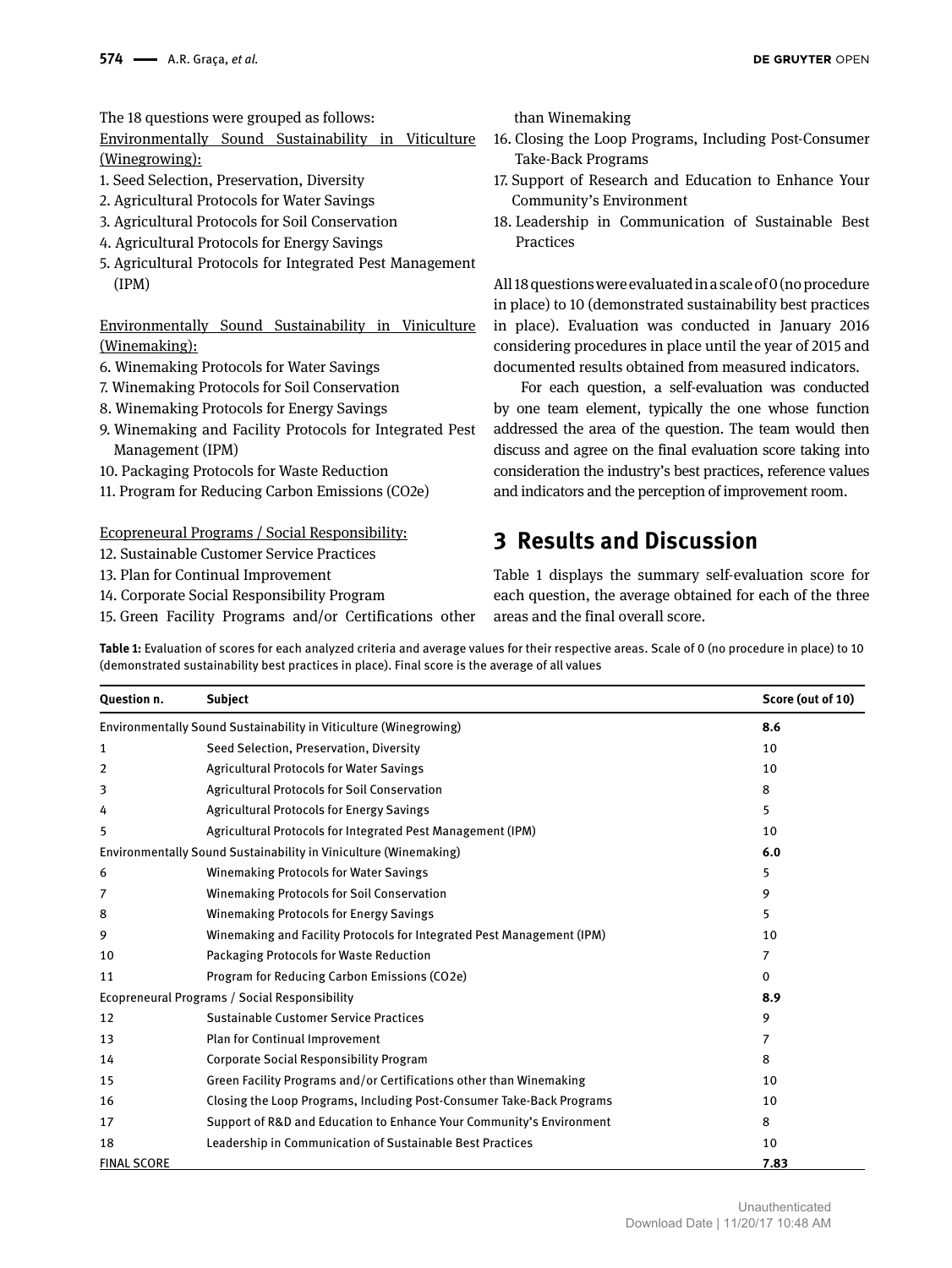Overall, the result was quite positive, the final average score numbering 7.83 points out of 10 possible, a good result for the first time such an assessment was conducted in-house.

For seven questions (39%), the maximum score was obtained, testifying to the implementation of best practice sustainability. The questions dealt mostly with genetic conservation of the grapevine, water conservation, integrated pest management, certifications and client relations.

For one question only (5.6%), reduction of carbon emissions, no strategies had been initiated. The reason for this was a lack of reference standards specific for the wine industry. The International Organization for Vine and Wine has been working on this standard for several years, and only produced a working standard in 2016, for the first time allowing an emissions analysis that considers the specifics of the wine industry instead of application of references from secondary sources, often ill-applicable to the wine sector. All other questions were evaluated to be equal or above 5, indicating they have procedures in place, but still with room for improvement.

#### Environmentally Sound Sustainability in Viticulture (Winegrowing)

In this area, the average score was 8.6, quite a high value testifying to the commitment the company shows to sustainable farming. Maximum scores were assigned to seed selection preservation and diversity, water savings and integrated pest management. The lowest scoring question referred to energy savings (5) where the company recognizes the existence of room for improvement and has already started a full investigation to identify ways to perform better. For each question in this area, assessments were as follows.

1. Seed Selection, Preservation, Diversity: there has always been a deep commitment to native Iberian varieties. National conservation efforts were supported by hosting clonal trials, with comparison and multiplication fields in the company's vineyards. The company is a founding board member of PORVID - Portuguese Association for Grapevine Diversity, a joint public-private effort to conserve, study, evaluate and deploy to growers the unique biodiversity of Iberian varieties. PORVID went from 25% of a total of 250 native varieties conserved in 2008, to 84% in 2015. The company agreed to plant and study experimental vineyards for PORVID's study of novel polyclonal selections of Tinta Roriz (Tempranillo) to improve wine quality, this variety accounting for an important share of Portugal's vineyards.

- 2. Agricultural Protocols for Water Savings: All vineyards have been mostly dry-farmed. Being in the heart of the Douro Valley, and making good use of site aspect and inclination, irrigation is not necessary to achieve the highest quality grapes for wines, except in extreme climates. About 18% of the total area was equipped with irrigation and there, only drip irrigation during the night was used. All packages containing chemical products were washed 3 times before recycling; after packages were washed, water was reused to dilute spraying chemicals. All farming equipment was washed with pressurized water for waste reduction.
- 3. Agricultural Protocols for Soil Conservation: Cover crops were used to avoid soil erosion and compaction. No herbicides were used between vine rows for more than 10 years and a 50% reduction in tractor mowing passes was achieved. A 10-ha research plot was set up to decide on the best adapted leguminous and grass species. All fuel and waste deposits were protected against spillage and equipped to separate hydrocarbons. The widespread adoption of Phytobac and Heliosec systems for the treatment of spraying effluents was initiated: 63.4 ha of land were equipped in 2015 and 71.35 ha were planned for the following years. These systems reduced heavily soil and aquifer contamination.
- 4. Agricultural Protocols for Energy Savings: The renewable energy share (hydro, wind, solar and others) of total energy used went from 49.7% in 2010 to 72.4% in 2014. All farming facilities implemented low-consumption light bulbs. All new lighting was installed or replaced by structures consuming 50% energy or less than previous ones. In appropriate places, high-reflective tubular skylights were installed for solar illumination of dark places. A full investigation of all buildings and equipment to further increase energy efficiency started in 2015.
- 5. Agricultural Protocols for Integrated Pest Management (IPM): All the company's Douro vineyards were certified sustainable under IOBC's Integrated Production (IP) scheme, IP being a higher-level voluntary standard than IPM, which it includes and complements with more holistic guidelines (Boller and Malavolta 1999). IPM became mandatory under Portuguese Law from 2014. Sustainable practices were verified against IOBC guidelines by a thirdparty independent company operating under an agreement with the Portuguese State and following EU regulations. IP principles cover ecological, ethical and social aspects of agricultural production as well as food quality and safety. It is one of the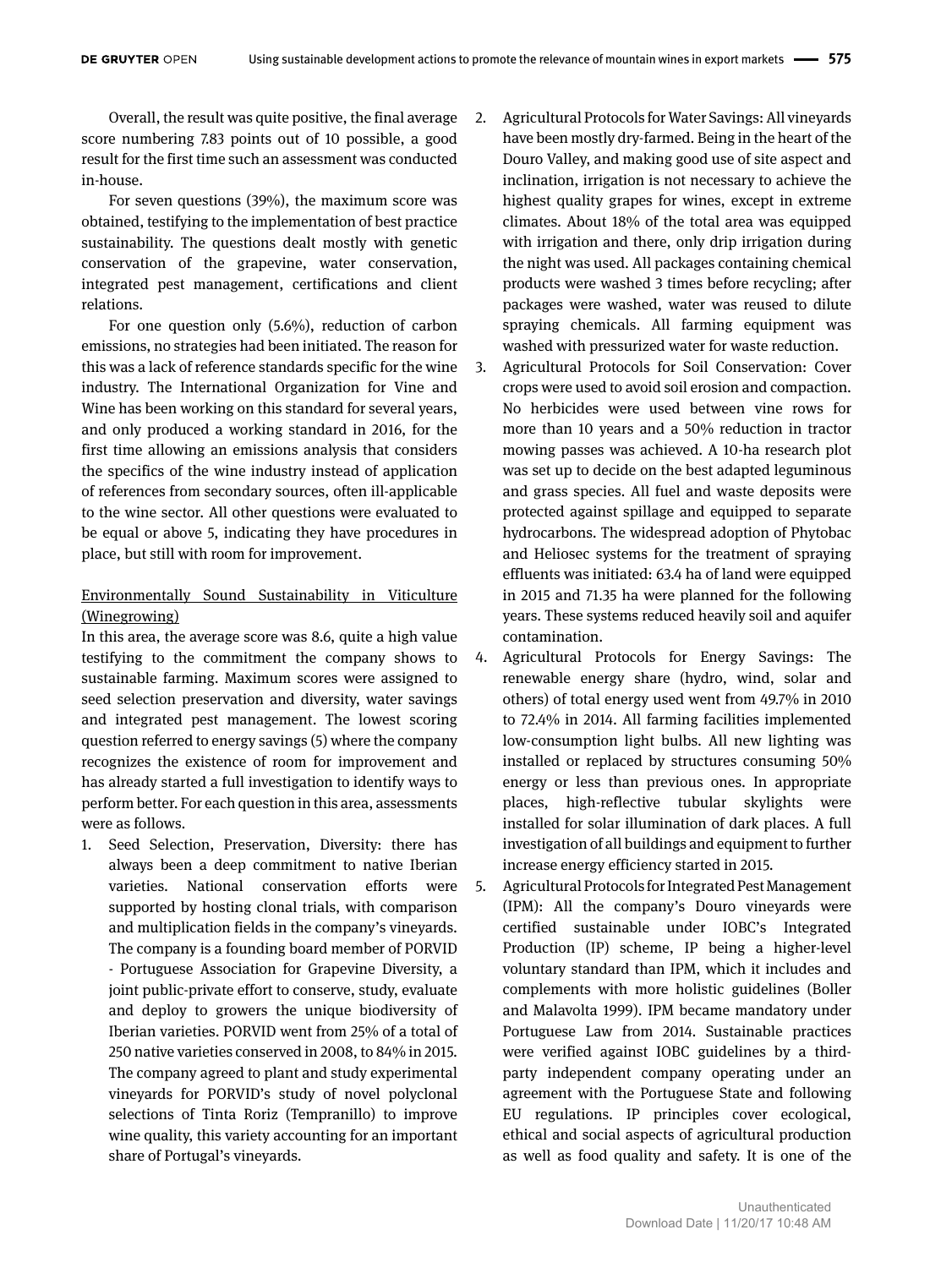highest international food production standards and unique in the way comprehensive sustainability ambitions were coupled with effective and practicable approaches on the farm.

#### Environmentally Sound Sustainability in Viniculture (Winemaking)

This was the lowest scoring of all three areas, with an average score of 6.0, recognizing that there is a lot that can be done to improve sustainability in the industrial transformation process of grapes into wine. The maximum score was only assigned to integrated pest management. The lowest scoring question referred to the reduction of carbon emissions (0), for which the company had no plan. Also scoring mid-range were water and energy savings (both with a score of 5). For each question in this area, assessments were as follows.

- 1. Winemaking Protocols for Water Savings: All winery cleaning equipment used high-pressure water to reduce consumption. The average consumption over the 2010-13 period was 3.14 L/0.75L wine. All facilities initiated a full-scale water consumption analysis covering all processes, buildings and equipment to identify optimization opportunities.
- 2. Winemaking Protocols for Soil Conservation: The wineries had waste water treatment plants. Fermented marcs (2011-2014: 219 ton/yr) and lees (2011-2014: 838 hL/yr) were reused as a new material by client companies. Grape stalks were composted and later reincorporated into soil as organic matter. Kieselguhr filters<sup>1</sup> were phased out and replaced in 2015 by a residue-free crossflow filter to stop sending diatomaceous waste to landfill.
- 3. Winemaking Protocols for Energy Savings: The renewable energy share (hydro, wind, solar and others) of all used electrical power went from 49.7% in 2010 to 72.4% in 2014. In appropriate places, tubular high-reflection skylights were installed for solar illumination of dark places. The average energy consumption averaged 0.16 kWh/0.75 L wine. In 2015, all facilities were subject to a full-scale energy consumption analysis of all buildings and equipment, to identify optimization opportunities.
- 4. Winemaking and Facility Protocols for Integrated Pest Management (IPM): Since January 1<sup>st</sup> 2014, all growers supplying grapes to the company had to start managing their vineyards under IPM guidelines certified by third-party companies accredited by the

Portuguese State. Additionally, the company required written declarations for using only legally-approved, GMO-free grape varieties, keeping pesticide residue levels below toxic thresholds for humans and complying with international maximum residue limits for pesticides. All production facilities had HACCP plans (Corlett Jr. and Pierson 1992) and were certified under ISO 9001 (International Standards Office, Geneva, Switzerland). Additionally, finishing and bottling facilities were IFS (International Featured Standards, Berlin, Germany) and BRC (BRC Global Standards, London, UK) certified. The quality and safety of wines, including pesticide levels, were controlled in the company laboratory using state-ofthe-art technology.

- 5. Packaging Protocols for Waste Reduction: The company initiated a project to adopt lightweight bottles for entry- and mid-level wines. Green glass bottles incorporated a fraction of recycled glass (51% green glass and 19% white glass). Also, shipping cartons for bottles were of reduced weight and partially made of recycled paper (35%).
- 6. Program for Reducing Carbon Emissions (CO2e): No program was started pending the conclusion of winespecific guidelines by the International Organization for Vine and Wine.

#### Ecopreneural Programs / Social Responsibility

This was the highest scoring of all three areas, with an average score of 8.9, confirming the importance the company gives to the market, customers, consumers and the wider community around the downstream value chain. Maximum scores were given to green facility programs / certifications, closing the loop programs and leadership in communicating sustainable best practices. The lowest scoring question referred to continual improvement plans (7). For each question in this area, assessments were as follows.

1. Sustainable Customer Service Practices: There was a Client Service Team. Every second year the company assessed its clients' satisfaction through questionnaires and implemented improvements from identified opportunities. Service performance indicators were regularly shared with the team. The team met daily to analyze the previous day's performance through specific key-performance indicators and planned for the coming days by adjusting work plans and initiated corrective/ improvement measures. The team interacted with clients using their own collaborative models (webplatforms, portals, websites, etc.) thus respecting their culture and strategies.

**<sup>1</sup>** Filters using highly-pollutant diatomaceous earth as filtration medium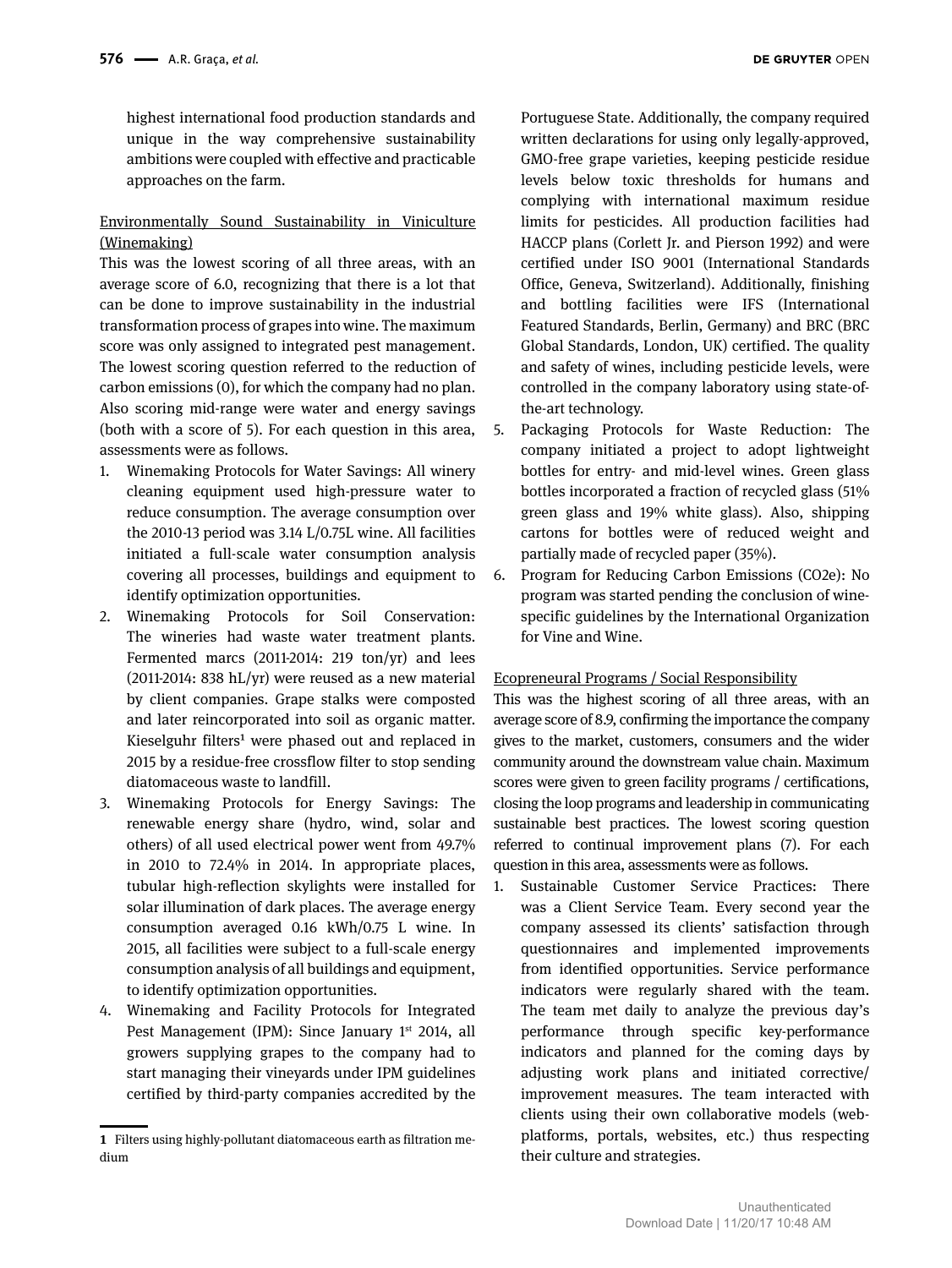- 2. Plan for Continual Improvement: Environmental goals were set for 2015 and 2016 (increase energy and water use efficiency; completely terminate use of hydrochlorofluorocarbons - presently no use in industrial equipment, only some air conditioning equipment; identify and implement environmental quick wins; train the workforce in environmental issues).
- 3. Corporate Social Responsibility Program: The company was the main driver of the «Wine in Moderation» program in Portugal. This Europewide program aimed at promoting responsible wine consumption, rejecting unhealthy usage. Information was continuously provided to staff, continuously improving employees' skills, health and well-being. The company offered an in-house restaurant serving a choice of five dishes and promoted a healthy diet. Medical and nurse offices were available. An annual training program, health insurance and a pension plan for retirement were provided to employees. Employee satisfaction was assessed bi-annually. Gender-based equal-opportunity was promoted: staff comprised 43% women and 57% men.
- 4. Green Facility Programs and/or Certifications other than Winemaking: the company voluntarily ran a System of Environmental Management, certified under the ISO 14001 (International Standards Office, Geneva, Switzerland) standard.
- 5. Closing the Loop Programs, Including Post-Consumer Take-Back Programs: the company was deeply committed to reducing landfill waste by recycling a rapidly increasing amount of its waste. In Portugal, glass waste was recycled through participation in the Ponto Verde program. Internationally, many clients used similar glass recycling programs. Palettes were returned to the suppliers for reuse. Waste management protocols were agreed on with Sogilub for used oil recycling and with Valorfito for used farming chemical packages. Between 2004 and 2014, recycling of waste went from 62% to 92% of total waste production. In September 2015, a new record was set at 97%.
- 6. Support of Research and Education to Enhance Your Community's Environment: A dedicated R&D department coordinated research activity. There was continuous investment in R&D, developing and joining projects at the national and international level. The company joined the board of ADVID - Association for the Development of Douro Viticulture, a non-profit organization dedicated to research and training for growers of the Douro Valley, was deeply committed to sustainability research and promotion through IPM/

IP programs and a collaborator of the University of California Cooperative Extension (among others). They actively partnered with schools at various levels of teaching to prepare the industry's future work force, and disseminated research results widely through participation in seminars and conferences at both national and international levels.

7. Leadership in Communication of Sustainable Best Practices: In 2008, the company assumed an active role in Social Aspects of Alcohol by publishing a Charter entitled "Enjoying wine in healthy moderation" outlining the principles of self-regulation in all marketing and sales activities to reduce the impact of alcohol-related harm. In the same year, it committed to lead the communication of "WINE IN MODERATION", the European project promoting moderation and responsibility, assuming the role of Ambassador Company in 2011. Since 2010, they have been a founding stakeholder of the Alcohol and Health Forum of Portugal with three active commitments.

Finally, wines from the company were assessed by BRIT's judging committee for the quality of their taste. The drive for more sustainable practices needs to be steered in a way that not only decreases environmental and social impacts, but also provides sound profitability sustaining the economic viability of the company. A recent study suggested that the realization of a wine's positive premiums for environmental attributes is realized only if consumers' sensory expectations are satisfied (Schmit et al. 2013). By judging the sensory quality of wines produced with the declared sustainability procedures in place, BRIT combined the three tenets of sustainability (environmental, economic and social) in the same evaluation.

The overall consideration of the 18 questions and evaluation of wines resulted in Sogrape Vinhos being awarded a gold medal by the 2016 International Award of Excellence in Sustainable Winegrowing for its SANDEMAN PORT and CASA FERREIRINHA DOURO wines, both produced in the mountain area of DWR.

Obtaining this accolade was an important factor for the competitiveness of those wines in the USA market, a market presenting a steady growth of imports for quality wine and a widening base of wine consumers. The awareness thus provided became an important visibility boost supporting the profitability of those two wines produced under the challenging conditions of a mountain viticulture area.

This first self-assessment work became the baseline against which sustainability-improving practices were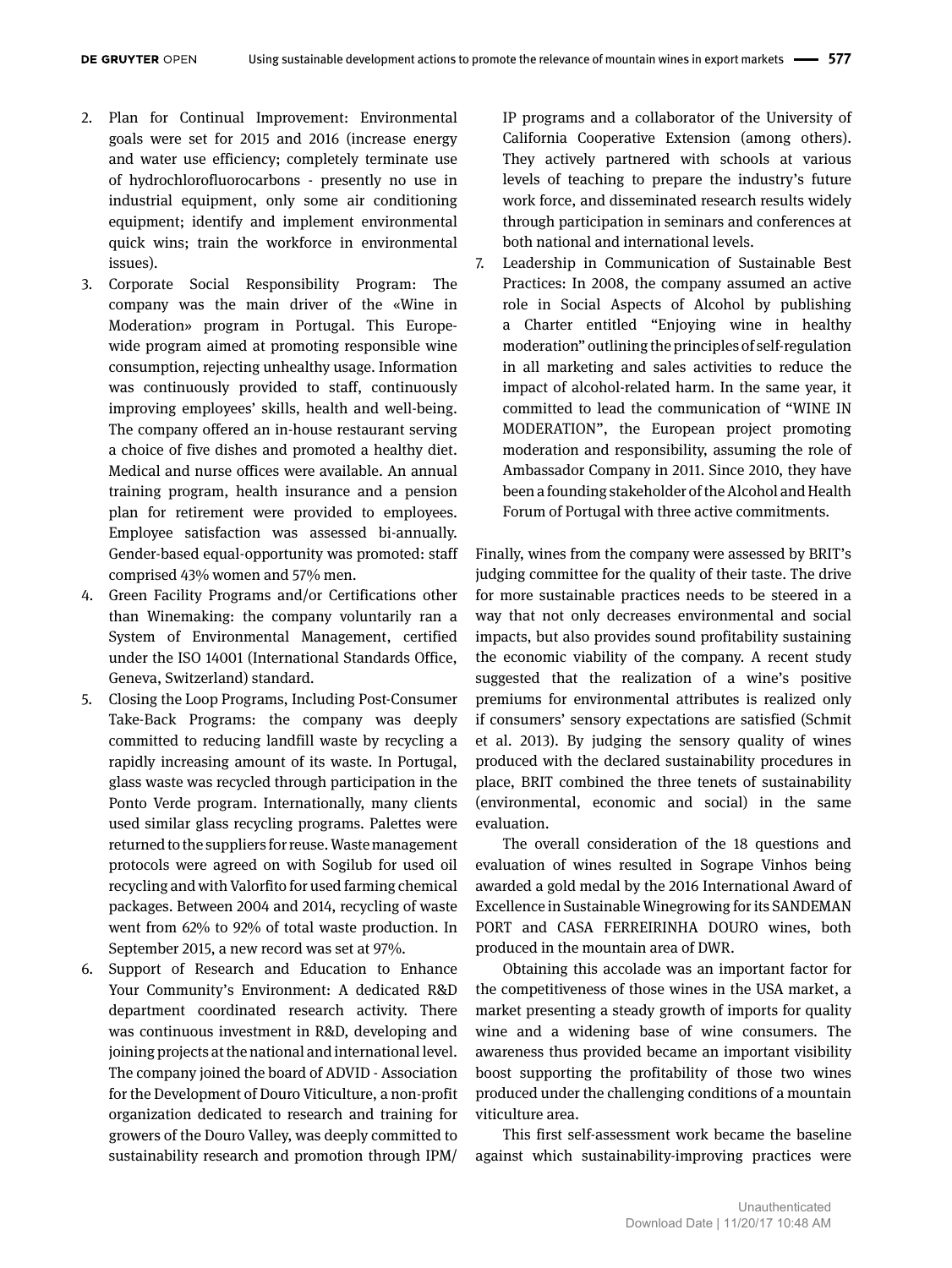devised. Later assessments will be compared to this baseline for the evaluation of progress achieved. The final goal is to attain the maximum (diamond) medal of the BRIT award. The in-house multidisciplinary team, and the way it was managed, proved to be a fast and reliable method to conduct the self-assessment and produce the supporting evidence. Conversely, the people in the team became more aware of the sustainability performance of the organization and of their respective departments' contribution to the overall result. An unexpected result was the realization by the people involved that these sustainability evaluations provided more than just an opportunity for communication and marketing, but in fact a useful identification of value-adding practices translating into higher profitability. This, in turn, allowed them to better justify investments in improving sustainability.

## **4 Conclusion**

Mountain regions offer challenging conditions for profitable winegrowing. In these regions, strategic sustainability practices become not just a communication issue, but rather important actions to ensure continual resource availability, sustained profitability and future growth.

The International Award of Excellence in Sustainable Winegrowing of the Botanical Research Institute of Texas is the only international prize addressing sustainability in wine production. It provides a balanced assessment of both deployed sustainability practices and sensory quality of commercial wines, using a life-cycle approach. Obtaining a high-level evaluation, such as the gold medal, from this US-based award, may thus contribute to building trust in US consumers in mountain wines, especially those coming from other countries. For Sogrape Vinhos, this award allowed strengthening of the trust of the American wine consumer in its SANDEMAN Port and CASA FERREIRINHA Douro wines.

As many mountain wine producers survive on the threshold of economic viability, the combination of both effects from sustainability practices (sustainable production and trust-building in the world's most important wine market) may offer increased resilience for their business and support for the mountain territories where they deploy their economic activity.

## **List of abbreviations**

- ADVID Associação para o Desenvolvimento da Viticultura Duriense
- BRIT Botanical Research Institute of Texas
- CO2e Carbon equivalent
- DWR Douro Wine Region
- IOBC International Organization for Biological Control
- IP Integrated Production
- IPM Integrated Pest Management
- PORVID Portuguese Association for Grapevine Diversity

## **References**

- Acharyia P., Trust but verify: control self-assessments can increase audit efficiency and spread control awareness throughout the organization. Internal Auditor, 2016, 49-54
- Andrade H., Valtcheva A. Promoting learning and achievement through self-assessment. Theory Into Practice, 2009, 12-19
- Boller E., Malavolta C. Guidelines for integrated production of grapes. IOBC-WPRS Bulletin, 1999
- Bonn M., Cronin Jr. J. Joseph, Meehee C., Do environmental sustainable practices of organic wine suppliers affect consumers' behavioral intentions? The moderating role of trust. Cornell Hospitality Quarterly, 2015, 1-17
- Carlos C., Gonçalves F., Sousa S., Salvação J., Sharma L., Soares R., Manso J., Nóbrega M., Lopes A., Soares S., Aranha J., Villemant C., Marques G., Torres L., Environmentally safe strategies to control the european grapevine moth, lobesia botrana (den. & schiff.), in the douro demarcated region. Proceedings of the 18th International Symposium GiESCO (7-11 July 2013, Porto, Portugal)
- Carson R., Silent Spring. Houghton Mifflin, Harcourt, 1962
- Corlett Jr.D.A., Pierson M.D., Hazard analysis and assignment of risk categories. HACCP, 1992, 29-38
- Cots-Folch R., Martínez-Casasnovas J.A., Ramos M.C., Land terracing for new vineyard plantations in the north-eastern Spanish Mediterranean region: Landscape effects of the EU Council Regulation policy for vineyards' restructuring. Agriculture, ecosystems & environment, 2006, 88-96
- Elkington J., Cannibals with Forks: the Triple Bottom Line of 21st Century Business. Capstone Publishing Ltd., Oxford, 1997
- EUROMONTANA, Understanding the missions of the European charter of mountain quality food products. EUROMONTANA, Bruxelles, 2005
- Farrell J., Corporate funding and ideological polarization about climate change. PNAS, 2016, 113, 92-97
- International Institute for Sustainable Development, Business and Sustainable Development, 2016, https://www.iisd.org/ business/
- Iselborn M., Szolnoki G., Szabó Z., Implementing organic viticulture as a business strategy: A case study. AWBR, Adelaide, 2016
- IVDP, Instituto dos Vinhos do Douro e do Porto, 2017, https://www. ivdp.pt/
- Jones G.V., A climate assessment for the Douro Wine Region: an examination of the Past, Present and Future Climate Conditions for Wine Production, ADVID, Peso da Régua, 2012